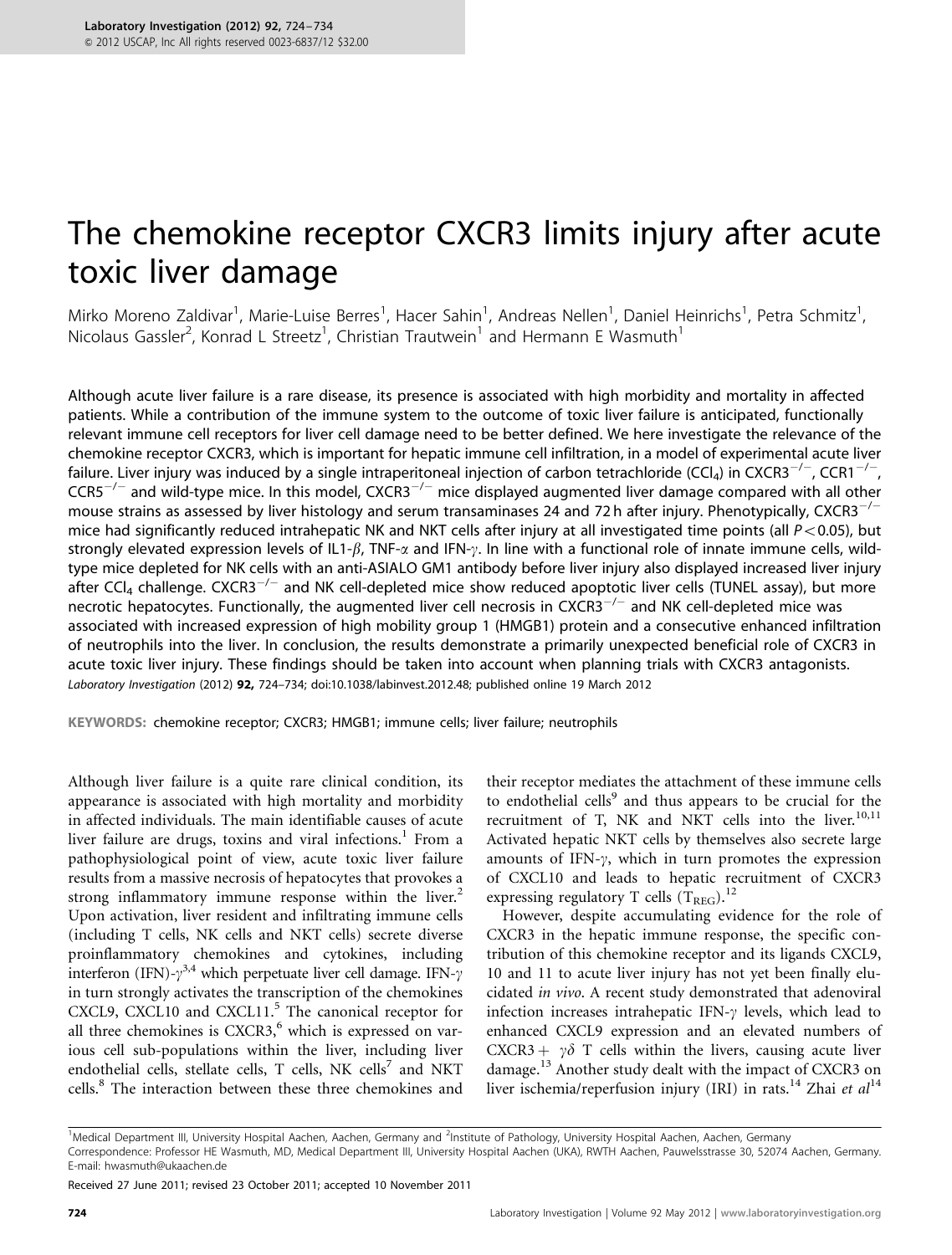<span id="page-1-0"></span>

Figure 1 For caption see page 726.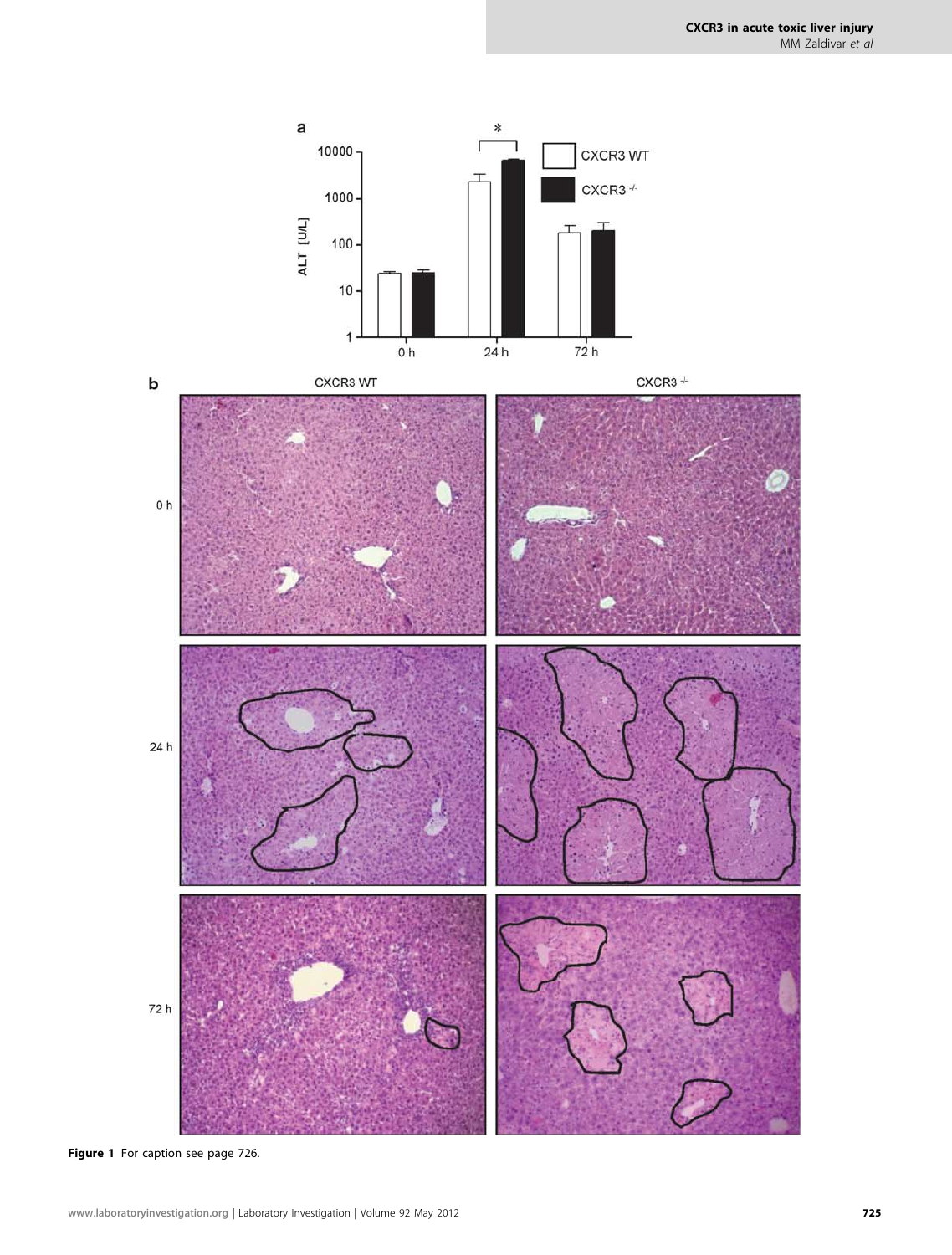observed that IRI triggered an increased intrahepatic expression of the chemokines CXCL9, 10 and 11. This enhanced expression resulted in a selective recruitment of  $CXCR3$ <sup>+</sup>  $CD4$ <sup>+</sup> T cells. Conversely, CXCR3 receptor blockade ameliorated hepatocellular damage accompanied by a reduction of intrahepatic  $CXCR3$ <sup>+</sup> T cells. In contrast to these potentially detrimental effects of CXCR3, in Concanavalin A (ConA)-induced liver injury CXCR3 appears to be essential for the recruitment of  $T_{REG}$  cells into the liver and its absence causes fulminant liver failure with strongly reduced survival.<sup>[15](#page-9-0)</sup> Thus, the function of CXCR3 during acute liver injury appears to be very context and model dependent and includes beneficial as well as harmful effects.

Systemic application of the hepatotoxin carbon tetrachloride  $(CCl<sub>4</sub>)$  mimics toxic liver injury with acute hepatocellular necrosis, which is accompanied by a massive infiltration of immune cells.<sup>[16](#page-9-0)</sup> We could recently show that chemokines, including the CXCR3 ligand CXCL9, are strongly elevated within the liver after a single injection of  $\text{CCI}_4$ .<sup>[17](#page-9-0)</sup> However, the impact of different chemokine receptors present on T, NK and NKT cells in the disease process has not yet been systematically analyzed in this model. Nevertheless, this seems of great clinical importance as NK and NKT cells have been reproducibly shown to be functionally relevant in acute liver disease models.<sup>[18–20](#page-9-0)</sup> Therefore, we here analyze the specific role of CXCR3 and its impact on NK and NKT cell recruitment during the early phases of toxic liver damage.

#### MATERIALS AND METHODS Animals

 $CXCR3^{-/-}$  mice were established as described before and were kept on the C57BL/6 background. $^{21}$  Wild-type,  ${\rm CCR1}^{-/-}$  and CCR5<sup>-/-</sup> mice on the C57BL/6 background were purchased from Jackson Laboratories (Maine, USA) and bred at the central animal facilities of Aachen University Hospital. In all, 6- to 8-week-old chemokine receptor knockout mice and wild-type animals were challenged with a single dose of  $\text{CCl}_4$  (0.6 mg/kg body weight) intraperitoneally (i.p.) to induce acute toxic liver injury. Animals were killed 24 and 72 h after the  $\text{CCL}_4$  injection. For histological assessment of liver injury, paraffin-embedded liver sections were stained with H&E and serum transaminases (AST/ALT) were measured as described.<sup>17</sup>

All animals were housed under specific pathogen-free conditions and the experiments were carried out after approval by the animal welfare board at the Bezirksregierung Cologne, Germany.

## FACS Analysis of Intrahepatic Immune Cell Subsets

Explanted livers were perfused with PBS, incubated in collagenase (Roche, Mannheim, Germany) at 37 °C for 45 min and then homogenized. After density gradient centrifugation with Lymphocyte Mammal (Cedarlane, Canada), the middle layer, comprising the intrahepatic mononuclear cells, was transferred into a Falcon tube and washed twice with Hank's balanced salt solution (BSS; PAA Laboratories, Austria). Anti-CD45-APC-C7, anti-NK1.1-PE and anti-CD3-APC antibodies (all from BD Biosciences) were diluted 1:200 in blocking buffer and transferred to the isolated cells. The suspension was incubated for 20 min at  $4^{\circ}$ C in the dark. The cells were washed with Hank's BSS, fixed in 2% formalin and than analyzed by flow cytometry (FACS Canto II, BD Biosciences). Data were analyzed using the FlowJo program [\(http://www.flowjo.com\)](http://www.flowjo.com).

## Gene and Protein Expression Analysis

Total RNA was isolated from livers of mice and reversely transcribed using Super-Script (Invitrogen, Germany). Quantitative RT-PCR was carried out for IL1- $\beta$ , TNF- $\alpha$  and Perforin (PRF1) by assays on demand from [http://www.](http://www.appliedbiosystems.com) [appliedbiosystems.com.](http://www.appliedbiosystems.com) IFN- $\gamma$  was quantified by ELISA (RD Systems, Germany) from total liver protein isolates.

#### TUNEL Assay

Liver cryosections were fixed in 4% paraformaldehyde for 20 min at room temperature (RT). After 30 min of washing in PBS, the sections were treated with 3%  $H_2O_2$  in methanol for 10 min at RT and with 0.1% Triton in 0.1% sodium citrate for 2 min at  $4^{\circ}$ C. The sections were incubated for 1 h in TUNEL-Mix (Roche) and photomicrographs were taken with a fluorescence microscope (Zeiss, Germany). ImageJ [\(http://](http://rsbweb.nih.gov/ij) [rsbweb.nih.gov/ij](http://rsbweb.nih.gov/ij)) was used to count the TUNEL-positive cells per view field.

#### NK Cell Depletion

Wild-type mice were injected with  $50 \mu l$  rabbit anti-mouse ASIALO GM1 antibody (Cedarlane) i.p. 1 h before CCl4 administration. Animals were killed 24 and 72 h after the  $CCl<sub>4</sub>$  injection and the livers were analyzed by FACS as described above. For determination of the degree of liver

Figure 1 (a) Serum levels of alanine aminotransferase (ALT) in C57BL/6 wild-type mice (WT; white bars) and CXCR3<sup>-/-</sup> mice (black bars) at baseline as well as 24 and 72 h after injury ( $n=10$ –12/group). CXCR3 $^{-/-}$  animals have significantly higher ALT values compared with wild-type mice 24 h after CCl<sub>4</sub> injection. Results are shown as mean values ± s.e.m. (\*P<0.05). Please note the logarithmic scale. (b) Representative liver histology (H&E staining; magnification  $\times$  200) of C57BL/6 wild-type mice (left) and CXCR3<sup>-/-</sup> mice (right) at baseline as well as 24 and 72 h after liver injury. We observed no histological differences between wild-type and CXCR3 $^{-/-}$  mice at baseline. However, CXCR3 $^{-/-}$  mice show enlarged areas of liver damage (marked with black lines) 24 h after CCl<sub>4</sub>-induced liver injury compared with corresponding wild-type mice. These enlarged areas of injury persist in CXCR3<sup>-/-</sup> mice 72 h after CCl<sub>4</sub> administration, while wild-type mice have completely recovered at this time.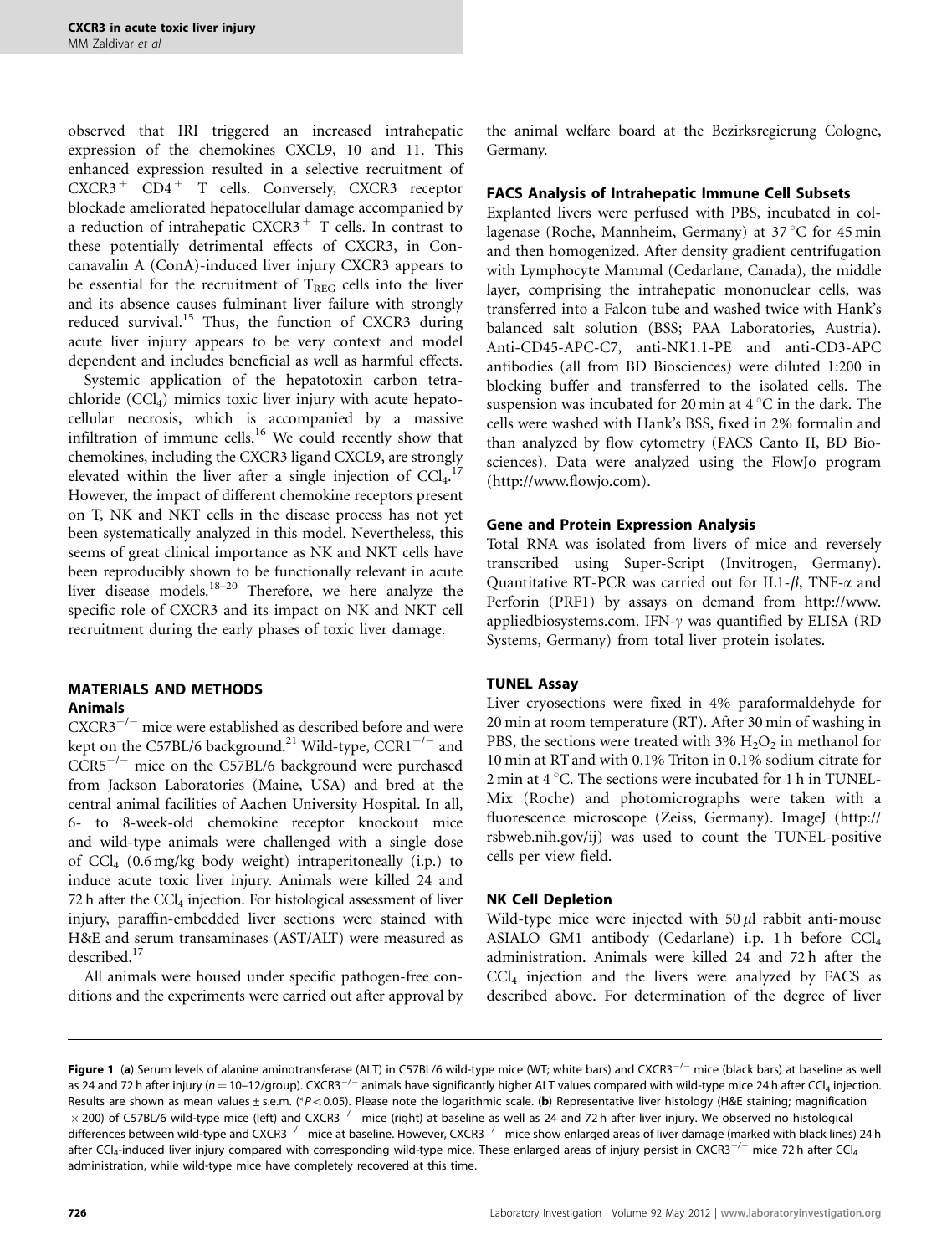<span id="page-3-0"></span>

Figure 2 FACS analysis of infiltrating immune cells within the livers of C57BL/6 wild-type mice (white bars) and  $CXCR3^{-/-}$  mice (black bars) with and without administration of CCl<sub>4</sub> ( $n = 10-12$ /group). Results are shown as mean values  $\pm$  s.e.m. (\* $P$  < 0.05). The FACS data for T cells (NK1.1-CD3 +), NK cells (NK1.1  $+$  CD3 $-$ ) and NKT cells (NK1.1  $+$  CD3  $+$ ) are depicted in the panels.

injury, serum transaminases were measured and H&E stain-ing was performed on paraffin-embedded liver sections.<sup>[17](#page-9-0)</sup>

# Histological Quantification of Neutrophils and Macrophages

In all,  $5 \mu m$  thick cryosections from the livers of treated animals were fixed in 4% paraformaldehyde for 20 min at RT. After washing, the slides were incubated overnight at  $4^{\circ}$ C with anti-Ly6G antibody (Invitrogen). The slides were mounted with DAPI 45 min after incubation with Alexa Flour 488 conjugated secondary antibody (Invitrogen) at RT. Photomicrographs were taken with a fluorescence microscope (Zeiss) and  $Ly6G +$  cells (green) per view field were counted using ImageJ.

The numbers of macrophages were assessed at baseline and different time points after injury by staining of paraffinembedded mouse section with a rat anti-mouse F4/80 antibody (Clone BM8; Dianova, Germany). Positive cells were assessed semiquantitatively by two independent investigators.

## Naphtol AS-D Chloroacetate Esterase Stain

In all,  $5 \mu m$  paraffin-embedded liver sections were stained for chloroacetate esterase using the Naphtol AS-D chloroacetate esterase kit (Sigma, Germany) to further assess the infiltration of neutrophils when no liver cryosections were available. The photomicrographs were taken by light microscopy and neutrophils were counted per view field.

# High Mobility Group 1 Protein Western Blot

Snap-frozen liver samples were incubated in 1 ml RIPA buffer (20 mM Tris-HCl, 150 mM NaCl, 2% Nonident P40, 0.1% SDS, 0.5% Na-deoxycholate) with protease inhibitor (Mini complete Protease Inhibitor Cocktail; Roche) for 30 min on ice for isolation of total liver protein. For western blotting, each lane was mounted with  $30 \mu$ g total liver protein. After blotting for 2h, the Protran nitrocellulose membrane (Whatman Schleicher & Schuell, Germany) was blocked for 1 h and incubated overnight at  $4^{\circ}$ C with a polyclonal rabbit anti-mouse HMGB1 antibody (eBiosciences, Germany). After incubation with a goat anti-rabbit-HRP (DAKO, Germany), the chemoluminescence reaction was initialized with ECL (Thermo Scientific, Germany) and visualized with the LAS reader 300 (Fujiflim, Germany).  $\beta$ -Actin was used as loading control. For quantification of the intrahepatic high mobility group 1 (HMGB1) content, the program Quantity One (Bio-Rad Laboratories, [http://www.bio-rad.com\)](http://www.bio-rad.com) was used.

#### Statistical Analysis

All data were analyzed using GraphPad Prism Software (GraphPad Software, La Jolla, CA, USA). The results are presented as mean values±standard error of the mean (s.e.m.). Continuous variables were compared with Student's t-test. P-values  $< 0.05$  were considered as statistically significant.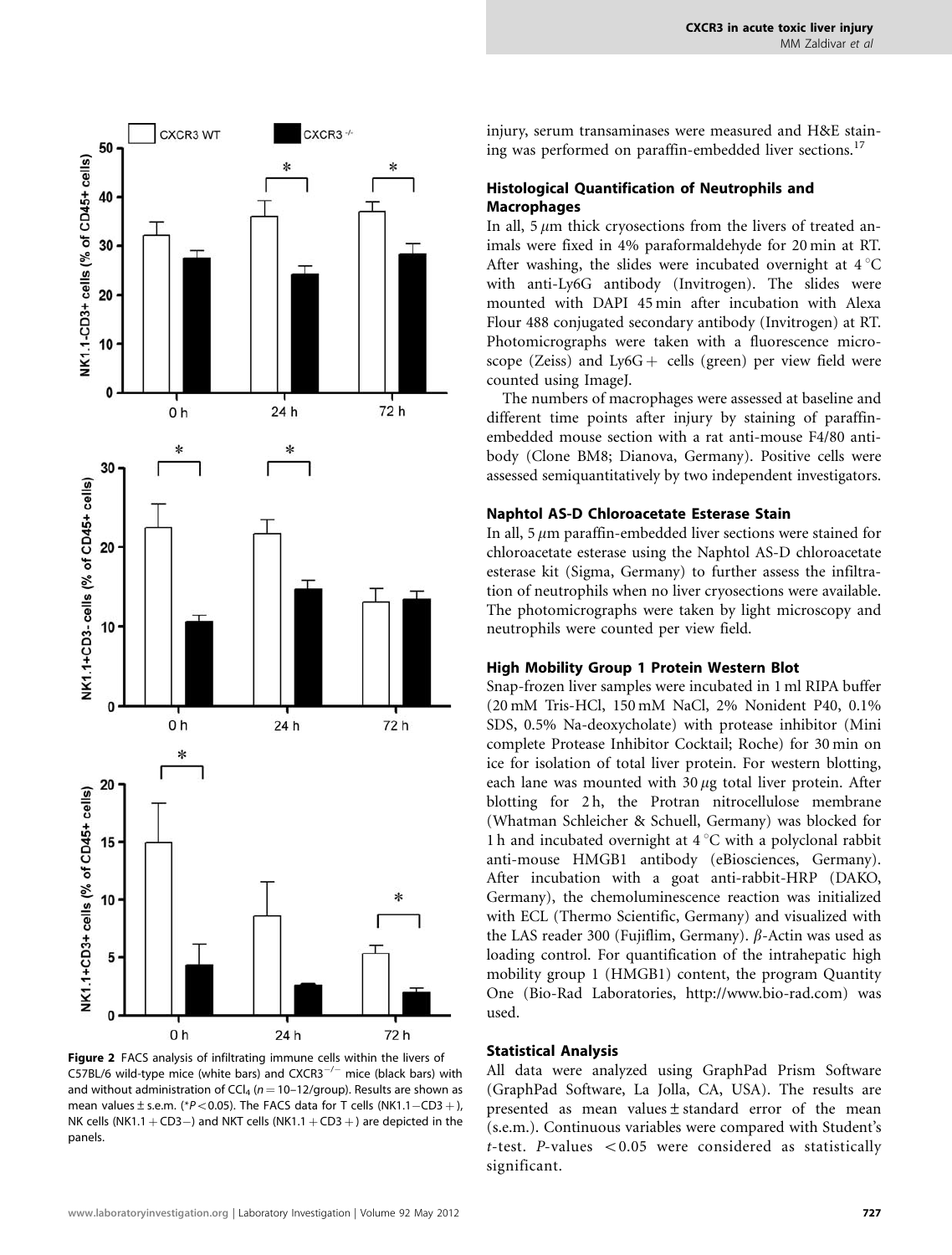<span id="page-4-0"></span>

Figure 3 mRNA expression of pivotal proinflammatory genes and the cytotoxic protein perforin in the livers of C57BL/6 wild-type mice (white bars) and CXCR3<sup>-/-</sup> mice (black bars, n=6-8/group). Overall, CXCR3<sup>-/-</sup> mice display increased mRNA expression of all cytokines but a reduced mRNA level of perforin, which is in line with the reduced infiltration of NK cells.  $*P<0.05$ .

## RESULTS CXCR3 Deficient Mice Display Severe Liver Damage after CCl4 Injection

We first subjected  $CXCR3^{-/-}$  and wild-type mice to acute liver injury by a single injection of  $\text{CC}l_4$ . In comparison with wild-type mice, CXCR3 deficient animals displayed strongly increased liver damage in this experimental model, confirming data of these mice in the ConA model of liver injury.<sup>[15](#page-9-0)</sup> Augmented injury was reflected by significantly increased ALT [\(Figure 1a\)](#page-1-0) and AST (data not shown) levels  $24 h$  after CCl<sub>4</sub> administration, while there was no obvious difference between the mouse strains after 72 h. Liver histology confirmed the augmented liver injury in  $CXCR3^{-/-}$ mice ([Figure 1b](#page-1-0)). Compared with their wild-type counterparts, CXCR3<sup>-/-</sup> mice showed strongly enlarged areas of pericentral hepatocyte damage 24 $h$  after CCl<sub>4</sub> challenge. Furthermore, the CXCR3 deficient animals still displayed necrotic areas during the recovery phase 72 h after injury, while wild-type mice had visually and biochemically almost completely recovered at this time point.

#### Genetic Deletion of CXCR3 Results in an Impaired Recruitment of Immune Cells and an Augmented Expression of Proinflammatory Cytokines

CXCR3 is considered as an important receptor for recruitment of immune cells to sites of tissue damage. Specifically, ligands of CXCR3 are among the main chemoattractants for  $NK$  and NKT cells into the liver.<sup>[11](#page-9-0)</sup> Since these cells appear to have essential roles in the phenotype of liver damage in different experimental injury models,<sup>15,20,22</sup> we performed in-depth FACS analysis for intrahepatic T cells (NK1.1-,

 $CD3 +$ ), NK cells  $(NK1.1 +, CD3-)$  and NKT cells  $(NK1.1 +, CD3 +)$  during the first 72 h after CCl<sub>4</sub> admin-istration. As depicted in [Figure 2,](#page-3-0) untreated  $CXCR3^{-/-}$ animals showed no difference in the frequency of T cells compared with wild-type mice, while 24 and 72 h after  $CCl<sub>4</sub>$ treatment  $CXCR3^{-/-}$  mice had fewer  $CD3 + T$  cells ( $P$ <0.05). In contrast to T cells, untreated CXCR3<sup>-/-</sup> mice had already significantly lower numbers of NK cells than wild-type mice at baseline  $(P<0.05)$ , a difference which remained stable 24 h after induction of liver injury. A strong difference between  $CXCR3^{-/-}$  mice and wild-type mice was further observed for NKT  $(CD3 + NK1.1 + )$  cells. CXCR3 deficient mice already display a reduced intrahepatic number of NKT cells before liver injury, a finding which is consistent with earlier findings of the same mice $<sup>6</sup>$  $<sup>6</sup>$  $<sup>6</sup>$  and the important</sup> role of the CXCR3 ligand CXCL9 for NKT cell trafficking to the liver.<sup>[11](#page-9-0)</sup> Notably, the strongly reduced number of NKT cells in  $CXCR3^{-/-}$  mice remained stable throughout the whole observation period after induction of toxic liver injury and its recovery phase.

The observed differences in immune cell recruitment were paralleled by strong alterations in the mRNA expression of pivotal proinflammatory cytokines in CXCR3<sup>-/-</sup> mice. Specifically, the mRNA levels of IL1- $\beta$  and TNF- $\alpha$  as well as IFN- $\gamma$  protein levels were increased in the CXCR3<sup>-/-</sup> mice compared with wild-type mice (Figure 3). Conversely, the mRNA expression of perforin, a mediator of NK cell cytotoxicity, $23$  was reduced in CXCR3<sup>-/-</sup> mice compared with their wild-type littermates (Figure 3). This finding further suggested a functional role of NK cells in the phenotype observed in our model.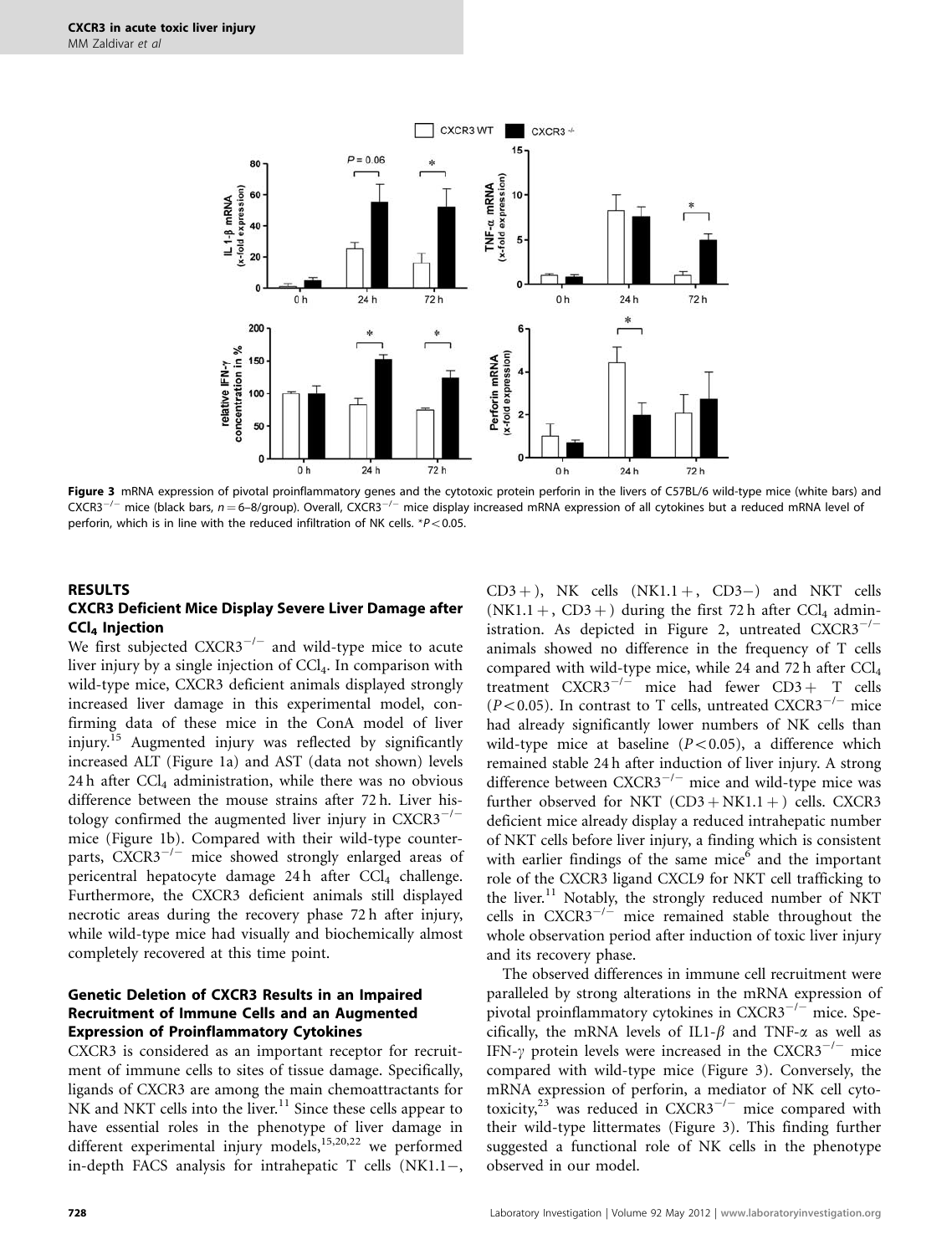<span id="page-5-0"></span>



Figure 4 For caption see page 730.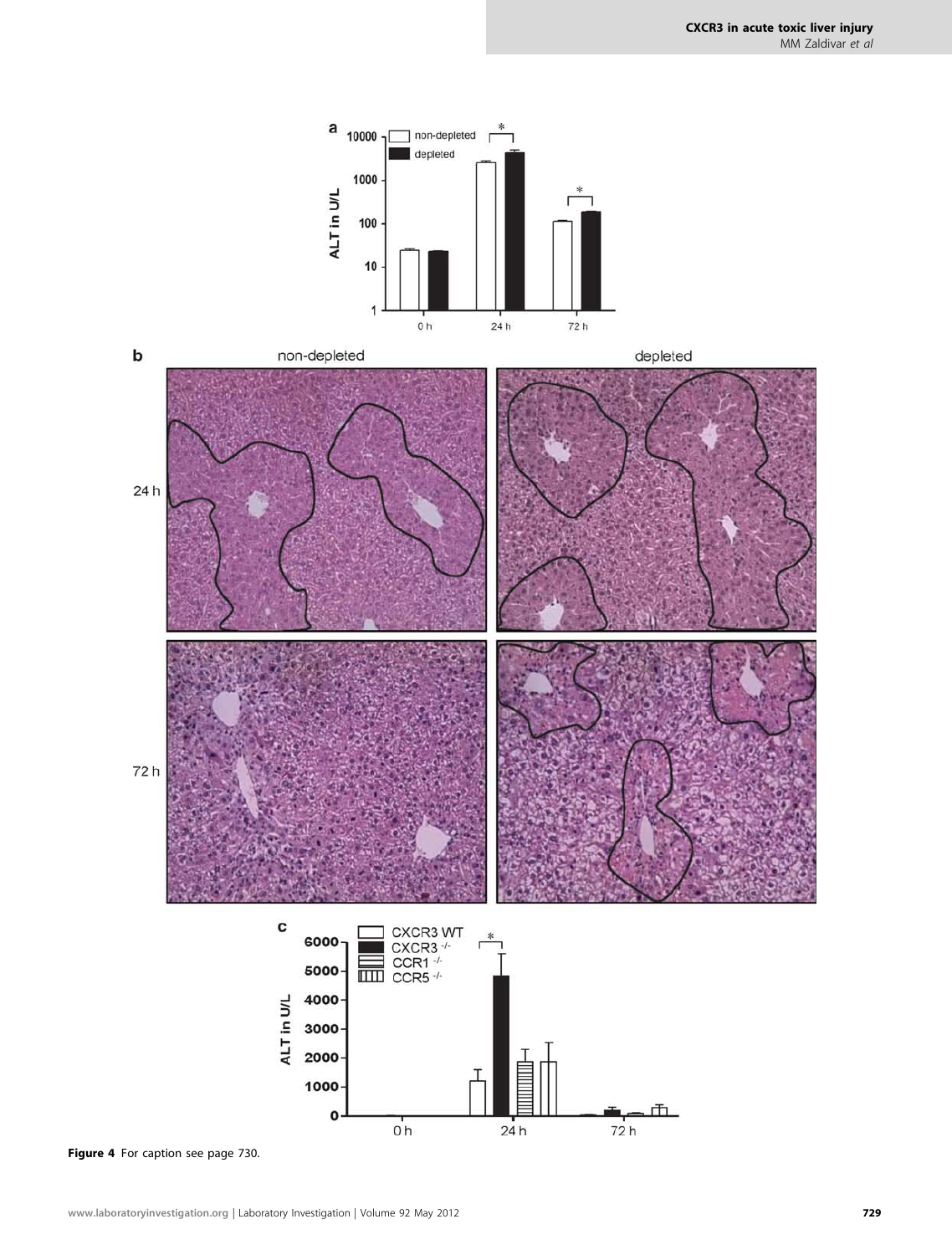# Depletion of NK and NKT Cells Aggravates CCl<sub>4</sub>-Induced Liver Damage

In the light of these data, we next tested whether depletion of NK cells could aggravate liver injury after  $\text{CC}l_{4}$  administration. Complete depletion of NK cells and partial depletion of NKT cells were achieved by administration of a single dose of the anti-ASIALO GM1 antibody (Supplementary Figure 1) before challenging the mice with CCl<sub>4</sub>.

Depletion of these immune cells indeed led to an augmented injury response compared with mice injected with a control antibody. Increased liver damage of mice injected with the anti-ASIALO GM1 antibody compared with nondepleted mice was again reflected by increased serum ALT values 24 and 72 h after  $CCl<sub>4</sub>$  administration, respectively  $(P<0.05$ , [Figure 4a\)](#page-5-0). Increased serum transaminases resulted from enlarged areas of hepatic necrosis in depleted mice compared with non-depleted control mice ([Figure 4b](#page-5-0)).

# CCR1 and CCR5 Deficient Mice Display no Differences in Liver Injury and Recruitment of NK Cells Compared with Wild-Type Mice in the  $CCl<sub>4</sub>$  Model

As the chemokine receptors CCR1 and CCR5 are also present on NK cells, $^{24}$  $^{24}$  $^{24}$  we next assessed the specificity of our findings for the chemokine receptor CXCR3. As shown in [Figure 4c](#page-5-0), mice deficient in CCR1 and CCR5 displayed no significant differences in serum ALT levels 24 and 72 h after  $CCl<sub>4</sub>$  administration compared with wild-type mice. Interestingly, FACS analysis revealed that naive  $CCR1^{-/-}$  and  $CCR5^{-/-}$ mice also have significantly less intrahepatic NK cells compared with untreated wild-type mice (both  $P<0.001$ , Supplementary Figure 2). However, in contrast to  $CXCR3^{-7-}$ mice,  $CCR1^{-/-}$  and  $CCR5^{-/-}$  mice show a strong NK cell recruitment into the liver 24 h after  $CCl<sub>4</sub>$  administration. Furthermore, there were no differences in NK frequencies between wild-type,  ${CCR1}^{-/-}$  and  ${CCR5}^{-/-}$  mice 72 h after the CCl<sub>4</sub> injection. Thus, the reduced number of NK and NKT cells in  $CXCR3^{-/-}$  mice and especially the lack of recruitment of these cells into the liver after administration of CCl4 appear to be responsible for the increased liver damage observed in these mice.

# $\mathsf{C}\mathsf{XCR3}^{-/-}$  Mice Display an Increased Neutrophil Recruitment Via HMGB1

We next assessed which molecular mediators could be responsible for the increased damage in  $CXCR3^{-/-}$  and NK cell-depleted mice. A candidate molecule is HMGB1 protein that is released from necrotic, but not apoptotic, liver cells.<sup>[25](#page-10-0)</sup> HMGB1 modulates the recruitment of neutrophils into the liver,<sup>[26](#page-10-0)</sup> where they mediate acute liver damage under different experimental conditions.<sup>[20,27,28](#page-9-0)</sup>

In accordance with these data, we indeed detected increased levels of HMGB1 ([Figure 5a\)](#page-7-0), but fewer apoptotic cells ([Figure 5b](#page-7-0)) in livers of CXCR3<sup>-/-</sup> and NK cell-depleted mice compared with their wild-type littermates after the toxic insult with CCl4. In line with the higher concentrations of HMGB1 in  $CXCR3^{-/-}$  and depleted mice, these animals indeed had an increased number of intrahepatic  $Ly6G +$ neutrophils as compared with wild-type mice after induction of liver injury [\(Figure 6a](#page-7-0); Supplementary Figure 3). As HMGB1 has also been shown to be involved in macrophage recruitment and activation,<sup>[29](#page-10-0)</sup> we also assessed the number of macrophages (F4/80-positive cells) in our animal models. However, apart from a slightly more pronounced perivascular staining, there were no major differences in the numbers of macrophages in the  $\text{CXCR3}^{-/-}$  or the NK celldepleted mice compared with wild-type animals during the course of liver injury (Supplementary Figure 4). Thus, neutrophil infiltration secondary to increased HMGB1 concentrations appears to be the main functional consequence of CXCR3 knockdown or NK cell depletion in our acute toxic liver injury model.

# **DISCUSSION**

The data presented in this study suggest that the chemokine receptor CXCR3 mediates non-redundant beneficial effects during acute liver injury induced by systemic application of the hepatotoxin CCl4. These results are in line with our earlier findings in chronic liver injury models<sup>21</sup> and a recent report of increased mortality of CXCR3<sup>-/-</sup> mice after ConA-induced liver damage.<sup>[15](#page-9-0)</sup> However, there are also studies of ischemia-reperfusion injury and virus-induced liver injury that suggests harmful effects of the receptor in vivo.<sup>[13,14](#page-9-0)</sup> Thus, the overall properties of CXCR3 in the liver appear to be strongly dependent on the type of liver injury and the experimental conditions applied in different studies. In the current study, we used a model of acute liver injury that results in hepatocyte necrosis and subsequent infiltration of leukocytes from peripheral blood.<sup>[16,20](#page-9-0)</sup> Notably, in this model, we have already noted a strong induction of the CXCR3 ligand CXCL9 within the liver,<sup>[17](#page-9-0)</sup> which was identified as a

Figure 4 (a) Serum levels of alanine aminotransferase (ALT) in NK cell-depleted C57BL/6 wild-type mice (undepleted: white bars; depleted: black bars) at baseline as well as 24 and 72 h after CCl<sub>4</sub> injection. The NK cell-depleted animals have significantly higher transaminases 24 and 72 h after the CCl<sub>4</sub> treatment compared with undepleted animals ( $n = 5$ /group). Results are shown as mean values ± s.e.m. (\*P<0.05). Please note the logarithmic scale. (b) Representative liver histopathology (H&E staining; magnification 200) of NK cell-depleted and undepleted C57BL/6 wild-type mice 24 and 72 h after liver injury. NK cell-depleted animals display larger areas of liver damaged compared with the undepleted animals at both time points. (c) Transaminases of C57BL/6 wild-type, CXCR3<sup>-/-</sup> mice, CCR1<sup>-/-</sup> mice and CCR5<sup>-/-</sup> mice before as well as 24 and 72 h after CCl<sub>4</sub> challenge. CXCR3<sup>-/-</sup> mice have significantly higher transaminases 24 h after the CCl<sub>4</sub> injection compared with wild-type mice, while CCR1<sup>-/-</sup> mice and CCR5<sup>-/-</sup> mice show similar transaminases as wild-type mice at all time points. ( $n = 6-12/group$ ). Results are shown as mean values ± s.e.m. (\*P<0.05).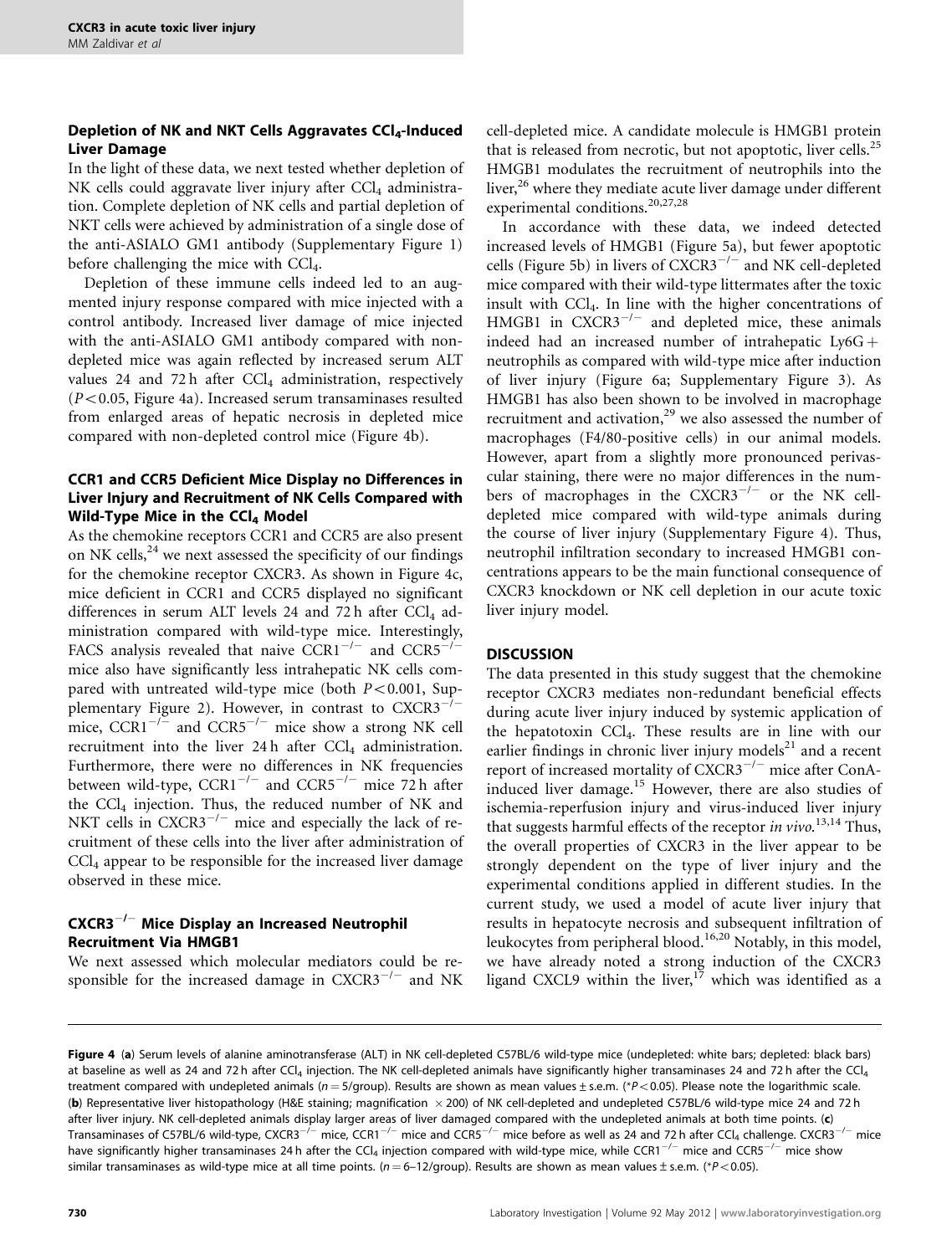

<span id="page-7-0"></span>

Figure 5 HMGB1 protein expression of liver lysates from wild-type,  $\text{CXCR3}^{-/-}$  and NK cell-depleted mice 24 and 72 h after CCl<sub>4</sub> treatment. (a) Representative western blot for HMGB1 expression in wild-type and  $CXCR3^{-/-}$  mice (upper panel) and quantification of intrahepatic HMGB1 protein levels from wild-type mice,  $\mathsf{CXCR3}^{-/-}$  mice and NK cell-depleted mice after CCl<sub>4</sub> treatment ( $n = 5$ /qroup) as relative expression compared with untreated mice (lower panel). Results are shown as mean values  $\pm$  s.e.m. (\*P<0.05). (b) Quantification of apoptotic liver cells by TUNEL assay from cryosections of livers of wild-type mice (white bars) and  $CXCR3^{-/-}$  mice (black bars) before and after  $CCl_4$  treatment (n = 5/group). In all, 24 and 72 h after the CCl<sub>4</sub> administration the CXCR3<sup>-/-</sup> mice have a significant lower number of TUNEL-positive cells despite increased hepatic damage. Results are shown as mean values  $\pm$  s.e.m. (\*P<0.05).

major chemokine for hepatic recruitment of NK and NKT  $\text{cells}^{11}$  by mediating their transendothelial migration.<sup>[30](#page-10-0)</sup> As we observed that  $CXCR3^{-/-}$  mice were more prone to severe liver damage in the  $CCl<sub>4</sub>$  model, we thus assessed whether this phenotype is associated with an altered recruitment of T, NK and NKT cells into the liver. Indeed, a dominant immune phenotype of the  $CXCR3^{-/-}$  mice used in our study was the reduced NK and NKT cell recruitment after the toxic insult [\(Figure 2\)](#page-3-0), together with a reduced mRNA expression of perforin, a major cytolytic protein of these cells ([Figure 3\)](#page-4-0). This immune phenotype is consistent with the role of CXCR3 ligands for immune cell recruitment $11$  and earlier findings of hepatic immune cell populations in these mice.<sup>6</sup> Additionally, CXCR3 has been shown to mediate the infiltration of  $T_{REG}$ into the liver, $12$  which appears to have a functional role in ConA-induced liver damage.<sup>[15](#page-9-0)</sup> However, the specific role of  $T<sub>REG</sub>$  cells in CCl<sub>4</sub>-mediated liver injury is not yet decided and in contrast to other immune cell sub-populations these cells represent only a minor fraction of liver leukocytes. We therefore did not further investigate this specific cell type in our model. In contrast, NK and NKT cells are more abundant within the human and murine liver. $31,32$  Notably, genetic depletion of NKT cells has recently been shown to be detrimental in acute  $\text{CCl}_4$ -induced liver injury.<sup>[20](#page-9-0)</sup> Thus, it appears that the relative lack of NKT cells in the  $CXCR3^{-/-}$  mice might functionally be involved in the augmented liver damage compared with wild-type mice.

Another cell population that was strongly reduced in the livers of  $CXCR3^{-/2}$  mice are NK cells. These cells are known to be involved in liver injury<sup>[33](#page-10-0)</sup> where they mediate apoptosis of different liver resident cells.<sup>[34,35](#page-10-0)</sup> However, their specific role in acute CCl<sub>4</sub>-mediated liver injury has not yet been elucidated. As NK cells might also be responsible for the increased liver damage in  $\text{CXCR3}^{-/-}$  mice, we depleted these cells with an anti-mouse ASIALO GM1 antibody in wild-type mice before liver injury. Indeed, depleted mice displayed increased liver damage as assessed by histology and serum transaminases ([Figure 4](#page-5-0)). NK cells do not only express CXCR3, but also the chemokine receptors CCR1 and CCR5.<sup>24,36</sup> Thus, we also challenged mice with a genetic deletion of these chemokine receptors with CCl<sub>4</sub>. In contrast to the  $CXCR3^{-/-}$  mice, these mouse strains did not display increased liver damage [\(Figure 4c](#page-5-0)) and were able to recruit NK cells into the liver (Supplementary Figure 2). Thus, we hypothesize that either a lack of NK cells or a relative inability to recruit these cells to the site of damage is functionally detrimental in the intraperitoneal  $\text{Cl}_4$  model of liver injury.

**Figure 6** (a) Quantification of Ly6G  $+$  cells (neutrophils) on cryosections of the livers from CCl<sub>4</sub>-treated wild-type and CXCR3<sup>-/–</sup> mice (n=6–8/group).  $\mathsf{CXCR3}^{-/-}$  mice have a significantly higher intrahepatic neutrophil count compared with wild types 24 and 72 h after liver damage. Results are shown as mean values  $\pm$  s.e.m. (\*P<0.05; \*\*\*P<0.001). (b) Representative immunofluorescence Ly6G staining (magnification  $\times$  200) on cryosections of the livers from  $\textsf{CCl}_4\textsf{-treated}$  wild-type and  $\textsf{CXCR3}^{-/-}$  mice.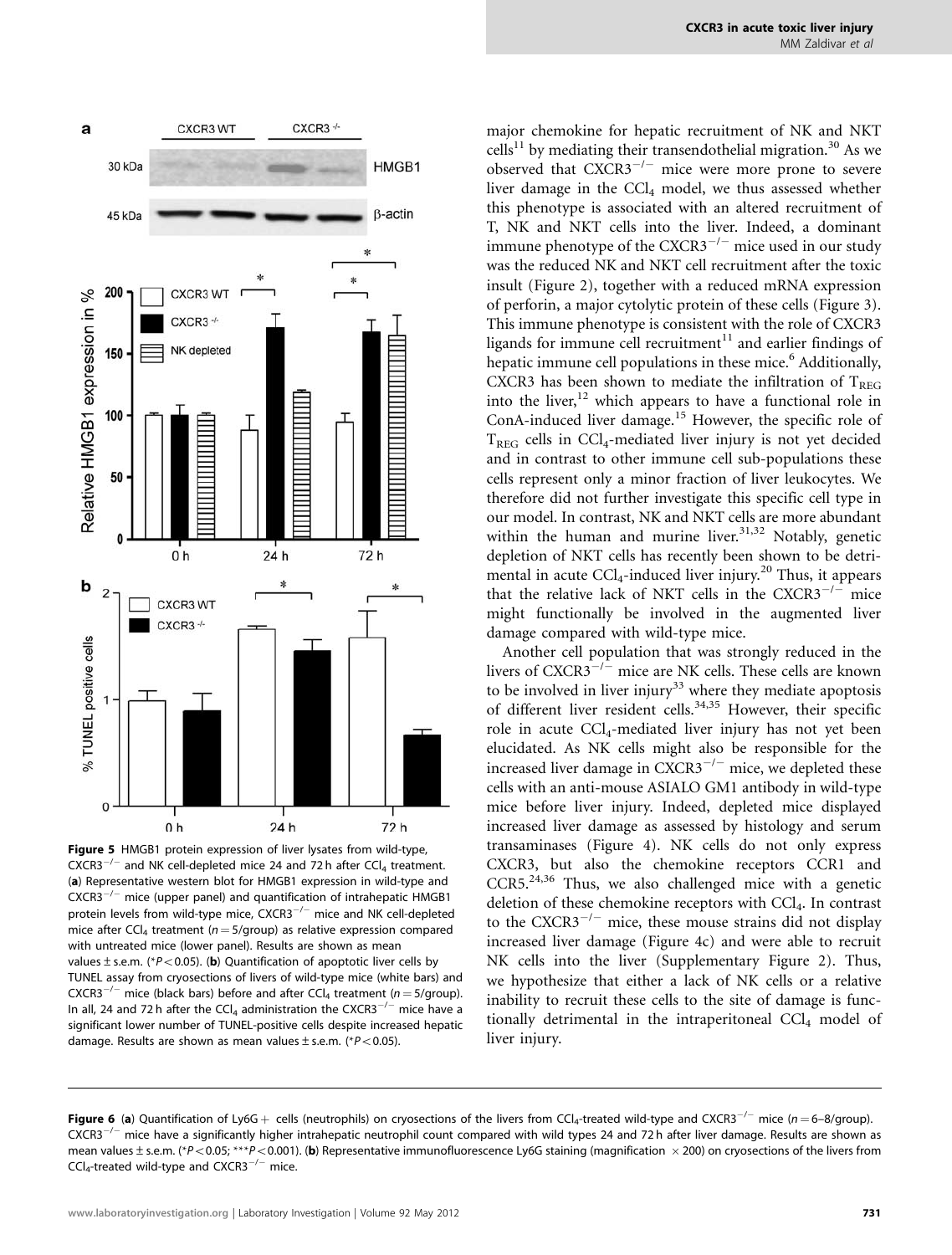

Figure 6 For caption see page 731.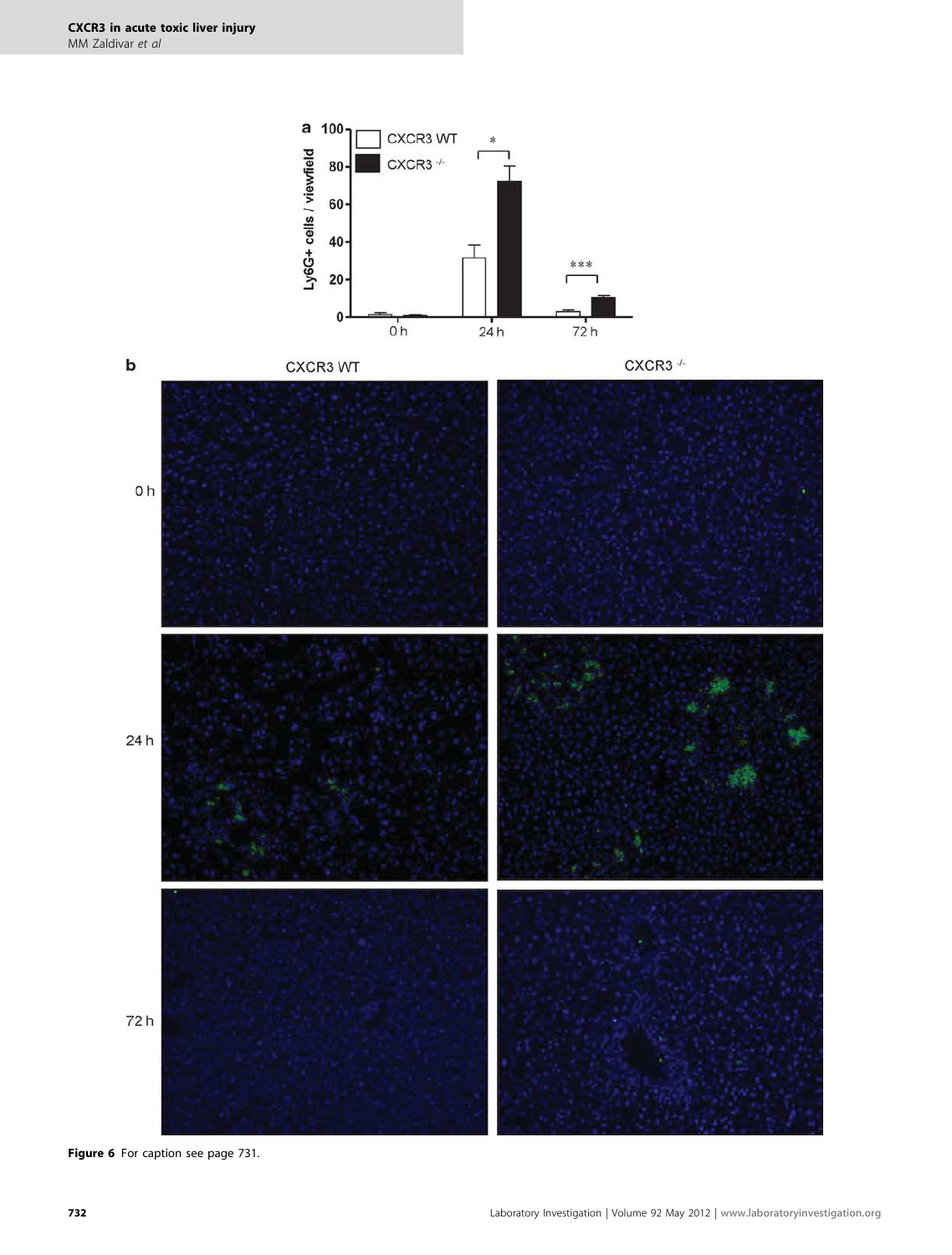<span id="page-9-0"></span>As NK cells have been associated with apoptotic cell in-jury,<sup>[34](#page-10-0)</sup> a TUNEL assay was performed on cryosections of the livers from  $CXCR3^{-1-}$  and wild-type mice. As depicted in [Figure 5a](#page-7-0), CXCR3<sup>-/-</sup> mice indeed had fewer apoptotic liver cells 24 and 72 h after  $CCl_4$  administration compared with wild-type mice. As  $CXCR3^{-/-}$  mice had augmented liver injury, we speculated that most damage might be due to necrotic hepatocyte damage. This hypothesis was indeed supported by higher levels of HMGB1 in the CXCR3 $^{-/-}$  mice and the NK cell-depleted mice ([Figure 5a\)](#page-7-0). HMGB1 is released from necrotic hepatocytes, $37$  induces the production of proinflammatory cytokines,<sup>[26](#page-10-0)</sup> leads to recruitment of neu-trophils<sup>[38](#page-10-0)</sup> and is an activator of macrophages.<sup>[29](#page-10-0)</sup> In line with these data, we observed strongly increased numbers of neutrophils in areas of hepatic necrosis in the  $CXCR3^{-/-}$  mice and the animals depleted for NK cells [\(Figure 6;](#page-7-0) Supplementary Figure 3). Interestingly, this increased recruitment appears to be specific for neutrophils as the number of F4/80 positive macrophages was not different between the mouse strains (Supplementary Figure 4). The pivotal role of neutrophils in liver injury has been shown before in ischemiareperfusion injury, $^{27}$  $^{27}$  $^{27}$  alcoholic hepatitis<sup>[39](#page-10-0)</sup> or acetaminophen toxicity.<sup>28</sup> In the latter model, increased liver damage was also correlated with HMGB1 concentrations and a subsequent higher hepatic infiltration of neutrophils, while neutraliza-tion of HMGB1 reduced the recruitment of neutrophils.<sup>[37](#page-10-0)</sup> This interaction between HMGB1 and neutrophil infiltration does not seem to be specific for the liver as similar results were obtained in a model of acute lung injury.<sup>[40](#page-10-0)</sup> We acknowledge that our study does only provide functional data in a murine model of acute liver injury and we do not present data on the role of CXCR3 or its ligands in samples from patients with acute liver injury. However, recent data show that CXCR3 is indeed strongly expressed in lymphocytes of subjects with acute liver injury. $41$  Thus, our data might also be of relevance for human acute liver diseases.

In summary, we here present evidence that the chemokine receptor CXCR3 critically regulates the migration of NK and NKT cells during CCl<sub>4</sub>-induced acute liver injury. Reduced numbers of these cells were associated with reduced hepatocyte apoptosis, but a release of HMGB1 from the necrotic liver cells. HMGB1 in turn recruited neutrophils to the injured liver, thereby mediating augmented damage in this model. Although the relevance of our data for human acute liver injury needs to be proven, these results should be considered when planning human trials with CXCR3 antagonists $42$  which might have hepatotoxic side effects due to the mechanisms described in the current study.

Supplementary Information accompanies the paper on the Laboratory Investigation website [\(http://www.laboratoryinvestigation.org](http://www.laboratoryinvestigation.org))

#### ACKNOWLEDGEMENT

The study was supported from the Deutsche Forschungsgemeinschaft (SFB-TRR57 P08, WA 2557/2-1) and the Else Kröner-Fresenius Stiftung to HEW.

#### DISCLOSURE/CONFLICT OF INTEREST

The authors declare no conflict of interest.

- 1. Lee WM. Etiologies of acute liver failure. Semin Liver Dis 2008;28: 142–152.
- 2. Wu Z, Han M, Chen T, et al. Acute liver failure: mechanisms of immunemediated liver injury. Liver Int 2010;30:782–794.
- 3. Sheth K, Bankey P. The liver as an immune organ. Curr Opin Crit Care 2001;7:99–104.
- 4. Bendelac A, Savage PB, Teyton L. The biology of NKT cells. Annu Rev Immunol 2007;25:297–336.
- 5. Rossi D, Zlotnik A. The biology of chemokines and their receptors. Annu Rev Immunol 2000;18:217–242.
- 6. Jiang D, Liang J, Hodge J, et al. Regulation of pulmonary fibrosis by chemokine receptor CXCR3. J Clin Invest 2004;114:291–299.
- 7. Lacotte S, Brun S, Muller S, et al. CXCR3, inflammation, and autoimmune diseases. Ann NY Acad Sci 2009;1173:310–317.
- 8. Kim CH, Johnston B, Butcher EC. Trafficking machinery of NKT cells: shared and differential chemokine receptor expression among V alpha 24(+)V beta 11(+) NKT cell subsets with distinct cytokine-producing capacity. Blood 2002;100:11–16.
- 9. Curbishley SM, Eksteen B, Gladue RP, et al. CXCR 3 activation promotes lymphocyte transendothelial migration across human hepatic endothelium under fluid flow. Am J Pathol 2005;167:887–899.
- 10. Bonacchi A, Romagnani P, Romanelli RG, et al. Signal transduction by the chemokine receptor CXCR3: activation of Ras/ERK, Src, and phosphatidylinositol 3-kinase/Akt controls cell migration and proliferation in human vascular pericytes. J Biol Chem 2001;276:9945–9954.
- 11. Johnston B, Kim CH, Soler D, et al. Differential chemokine responses and homing patterns of murine TCR alpha beta NKT cell subsets. J Immunol 2003;171:2960–2969.
- 12. Santodomingo-Garzon T, Han J, Le T, et al. Natural killer T cells regulate the homing of chemokine CXC receptor 3-positive regulatory T cells to the liver in mice. Hepatology 2009;49:1267–1276.
- 13. Ajuebor MN, Jin Y, Gremillion GL, et al. GammadeltaT cells initiate acute inflammation and injury in adenovirus-infected liver via cytokine-chemokine cross talk. J Virol 2008;82:9564–9576.
- 14. Zhai Y, Shen XD, Hancock WW, et al. CXCR3+CD4+ T cells mediate innate immune function in the pathophysiology of liver ischemia/ reperfusion injury. J Immunol 2006;176:6313–6322.
- 15. Erhardt A, Wegscheid C, Claass B, et al. CXCR3 deficiency exacerbates liver disease and abrogates tolerance in a mouse model of immunemediated hepatitis. J Immunol 2011;186:5284–5293.
- 16. Kovalovich K, DeAngelis RA, Li W, et al. Increased toxin-induced liver injury and fibrosis in interleukin-6-deficient mice. Hepatology 2000;31:149–159.
- 17. Berres ML, Trautwein C, Zaldivar MM, et al. The chemokine scavenging receptor D6 limits acute toxic liver injury in vivo. Biol Chem 2009;390:1039–1045.
- 18. Zou Y, Chen T, Han M, et al. Increased killing of liver NK cells by Fas/Fas ligand and NKG2D/NKG2D ligand contributes to hepatocyte necrosis in virus-induced liver failure. J Immunol 2010;184: 466–475.
- 19. Hou X, Zhou R, Wei H, et al. NKG2D-retinoic acid early inducible-1 recognition between natural killer cells and Kupffer cells in a novel murine natural killer cell-dependent fulminant hepatitis. Hepatology 2009;49:940–949.
- 20. Mariette L, Annie L, Gwendoline N, et al. Invariant Natural Killer T celldeficient mice display increased CCl(4)-induced hepatitis associated with CXCL1 over-expression and neutrophil infiltration. Eur J Immunol 2011;41:1720–1732.
- 21. Wasmuth HE, Lammert F, Zaldivar MM, et al. Antifibrotic effects of CXCL9 and its receptor CXCR3 in livers of mice and humans. Gastroenterology 2009;137:309–319, 319.e1–3.
- 22. Wintermeyer P, Cheng CW, Gehring S, et al. Invariant natural killer T cells suppress the neutrophil inflammatory response in a mouse model of cholestatic liver damage. Gastroenterology 2009;136:1048–1059.
- 23. Chavez-Galan L, Arenas-Del Angel MC, Zenteno E, et al. Cell death mechanisms induced by cytotoxic lymphocytes. Cell Mol Immunol 2009;6:15–25.